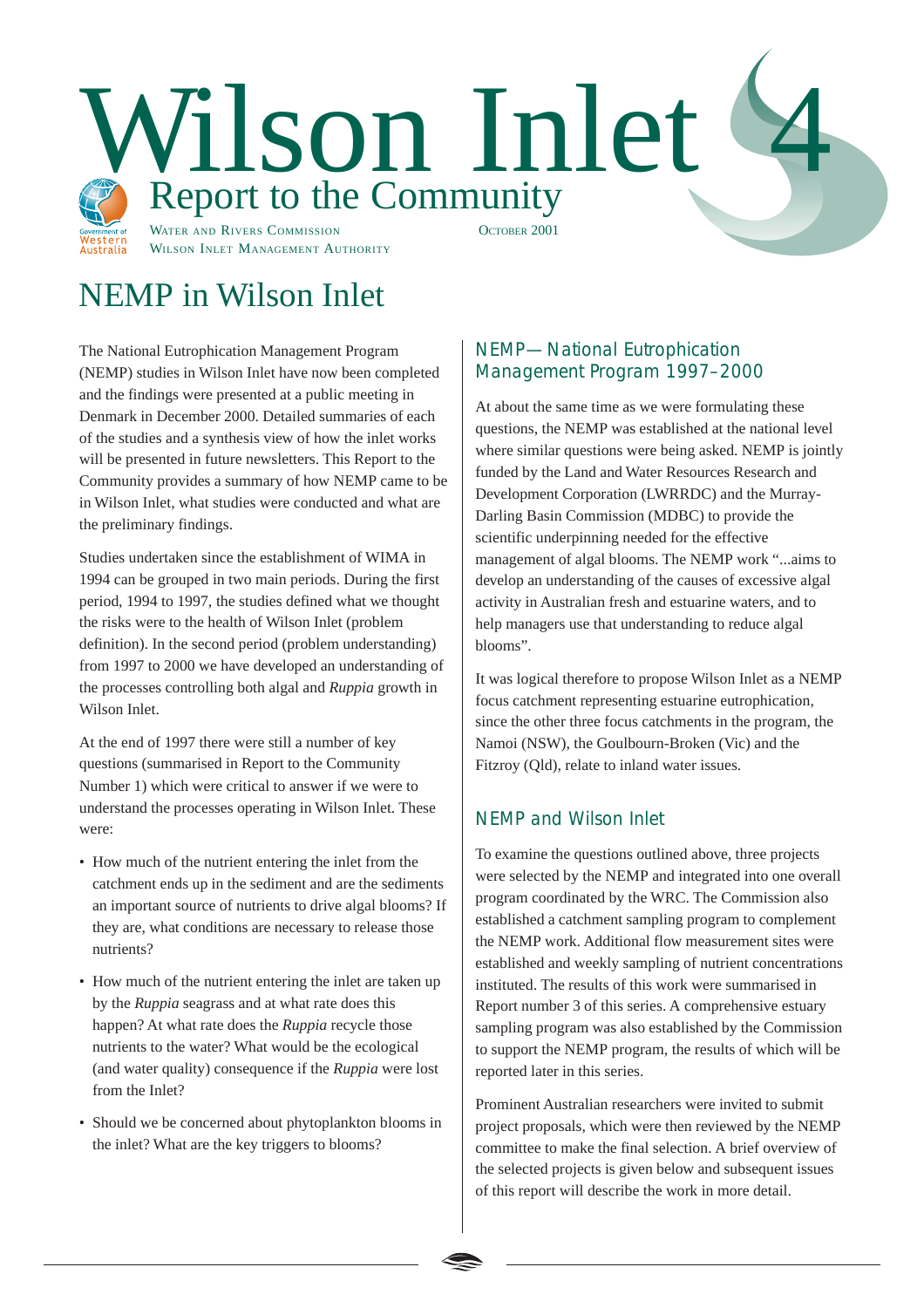#### *Phytoplankton (microalgae) and nutrients*

Peter Thompson of the University of Tasmania and Luke Twomey, a postgraduate student from Curtin University were selected to examine the relationship between nutrient supply from the catchment and nutrient release from the sediment. Their first step was to analyse the water quality and phytoplankton data collected by the WRC in the previous 3 years. Wasele Hosja of the WRC in Perth provided phytoplankton identifications from the inlet each week.

Having determined the seasonal changes and differences from year to year, the researchers turned their attention to laboratory based work to understand what promotes or limits algal growth in the inlet. This is why Luke's many visits (over 20) over all seasons were short since he had to rush water samples back to the laboratory at Curtin. By growing the algae in water where temperature and light were controlled, bioassays were conducted to find out which nutrient was limiting growth.

Like all plants, algae will grow until they run out of a key nutrient such as N or P; when growth slows or ceases we talk of nutrient limitation. Growth can also be limited by light and temperature which happens in the winter. Each phytoplankton species will be limited in slightly different ways and have different strategies to deal with limitation. For example, dinoflagellates, the common red brown species in Wilson Inlet, can swim to the bottom of the inlet and take up nutrient released from the sediment.

Additional lab work determined which form of nitrogen was most important to different species of phytoplankton and at what rate it was taken up under a range of typical conditions. From all these data a much clearer understanding of the dynamics of phytoplankton growth has been gained and, integrated with the other studies provides clear directions for management actions.

#### *Are sediments a source of nutrients?*

The most prominent NEMP researchers in Denmark over the last three years have been the large AGSO (Australian Geological Survey Organisation) team led by David Heggie and David Fredericks. Their team was selected to:

- ·• estimate the quantity and release rates of dissolved nutrients from the estuary bed to the overlying water and assess their importance in providing a nutrient source for both macrophytes (e.g. *Ruppia*) and algae;
- determine the microbiological processes breaking down organic matter in the sediments and controlling the production and nature of dissolved nutrients cycled from the estuary bed to the water;
- ·• identify the most important sources of organic matter found in the estuary bed in Wilson Inlet;

• investigate the role of groundwater and sea water intrusion as processes controlling the release of dissolved nutrients found in the estuary bed.

As managers we are keen to know what conditions in the estuary lead to nutrient release from the sediments, what form those nutrients will take and whether the timing (in terms of available light and temperature) of release is such that blooms will form.

Most of these questions were answered by placing chambers on the sediment at various parts of the inlet and measuring the amount of N and P coming from the sediment as light and oxygen concentrations changed. In this way the amount of N and P and also carbon entering and leaving the sediment was determined over a number of seasons. Cores of sediment were also taken from various parts of the inlet and squeezed in bags containing nitrogen to extract the pore water or simply the water contained in the soft sediment. This nutrient rich water and all the other samples collected were analysed in portable laboratories set up in the caravan park.

Over the five approximately 2 week field programs a large area of the inlet was sampled during all seasons with the bar open and closed.

#### *And now the Ruppia*

*Ruppia megacarpa*, the main underwater flowering plant or seagrass in Wilson Inlet, is considered by some as a major nuisance and by others as an important habitat and nursery for fish and invertebrates. It is also a major part of the nutrient cycle in the inlet. Most nutrients enter the inlet from the catchment streams and *Ruppia* is found around the edge of the inlet at the mouths of these streams. Clearly it is in an ideal position to filter nutrients from the incoming waters but it can also cycle nutrients into the inlet when it breaks apart and spreads around.

Professor Di Walker and postgraduate student Bernard Dudley from the University of Western Australia were selected to examine the role of *Ruppia*, in the nutrient cycle in Wilson Inlet.

Their objectives were:

- to investigate the relationships between *Ruppia* growth, and its epiphytes (the algae growing on it), and the nutrient levels in Wilson Inlet;
- to use these nutrient data to determine whether nutrient limitation of growth in *Ruppia* or its epiphytes occurs on both a seasonal and an annual basis;
- to determine whether *Ruppia megacarpa* is thriving or declining, on either a seasonal or annual basis, due to excessive algal activity in Wilson Inlet.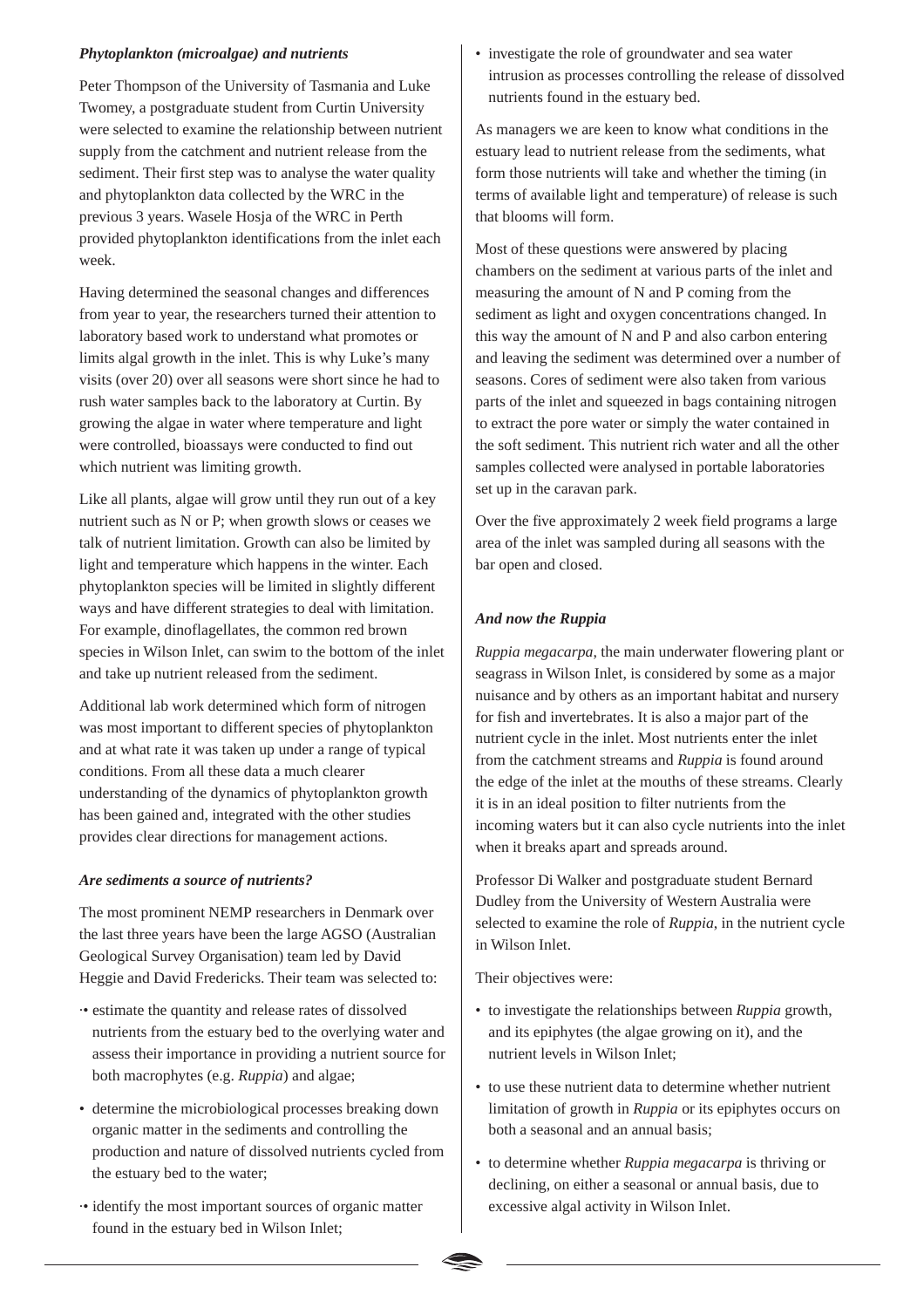They set about answering these questions through a combination of field experiments and laboratory growth experiments similar to those run for phytoplankton. Cores from the inlet containing both sediment and seagrass were transported back to the growth labs at the University of Western Australia where different levels of nutrients were added to determine which affected growth.

Bernard Dudley also constructed chambers (considerably less sophisticated than the AGSO ones) to place over the seagrass in the inlet to measure the rates of nutrient removal at a range of actual conditions of light, temperature and salinity. From this work we will be able to estimate how important the epiphytic algae are in both absorbing and releasing nutrients compared to the *Ruppia.* This knowledge allows us to understand the implications of increased nutrient loading to the estuary and estimate what would happen if for some reason the *Ruppia* was lost from the estuary.

#### *Putting the story together*

These three studies were designed as an integrated program to provide the key to understanding the processes involved in the many cycles of uptake and loss of nutrients as they move through the inlet. Now that these studies are complete the major task is to integrate the findings of the NEMP funded work with complementary catchment and estuary sampling conducted by the WRC, and with previous studies. Synthesis workshops have been held throughout the project to bring the three groups together to discuss their findings. A final report was presented to the community during a public meeting in December 2000.

#### *Not only the estuary*

#### *Wilson Inlet Catchment Compendium*

Following comments made at the first NEMP workshop in Narrikup in 1996, a project was funded by NEMP locally to compile all of the existing information on the catchment. Staff from the WRC and AgWest, assisted by the Wilson Inlet Catchment Committee and Jack Mercer, completed the resulting Compendium in 1999.

The Wilson Inlet Catchment Compendium contains descriptive information on the catchment such as climate, soils, flora and fauna, hydrology and geology. The Compendium outlines some of the land and water management issues in the catchment and discusses some of the techniques being used to manage the problems. It is designed to provide information to the community about the catchment where they live and is available to community groups to assist in catchment management activities. It will be updated as new material becomes available.

#### *Communicating the NEMP*

NEMP projects were conducted in four catchments around Australia representing different facets of algal bloom problems. Full details can be found on the NEMP website http://www.nemp.aus.net/. Communicating the process of research in Wilson Inlet NEMP projects is an important part of the overall program and Greenskills of Denmark were contracted for this role. Many of you will be aware of the community open days down at the River Mouth Caravan Park and the NEMP annual meeting held at the Cove.

Study findings will guide management actions

More detailed accounts of the findings will be discussed in subsequent reports; the key findings for management as summarised below will be incorporated into the Wilson Inlet Action Plan.

#### *Phytoplankton*

The amount of phytoplankton in the inlet was stable between 1995 to 2000. Major spring blooms occur most years approximately 50 days after the bar is opened and are triggered by the sequence:

Bar opening  $\Rightarrow$  Stratification  $\Rightarrow$  Anoxia  $\Rightarrow$  Nutrients

The spring bloom of either harmless diatoms or, rarely, dinoflagellates captures a large proportion of dissolved nutrients from the estuary water.

Any increase in available N or P in the estuary will lead to more blooms which will in turn increase the probability of toxic blooms. With the current nutrient inputs there is a relatively low risk of toxic blooms.

#### *Sediments*

The sediments were found to be the largest pool of nutrients and a very large source of nitrogen compared to other sources. Nitrogen in the form of ammonia was continuously released from the sediments through all seasons. Most of the phosphorus entering the inlet was trapped in the sediments making them a source of phosphorus.

Denitrification is the process where nitrogen is converted into nitrogen gas by bacteria and lost to the atmosphere. This was found to be the most important means of removing nitrogen from the inlet so any action which causes a decrease in the rate at which nitrogen is removed would make more nitrogen available for algal growth. Low oxygen levels (anoxia) on the bottom will slow this process.

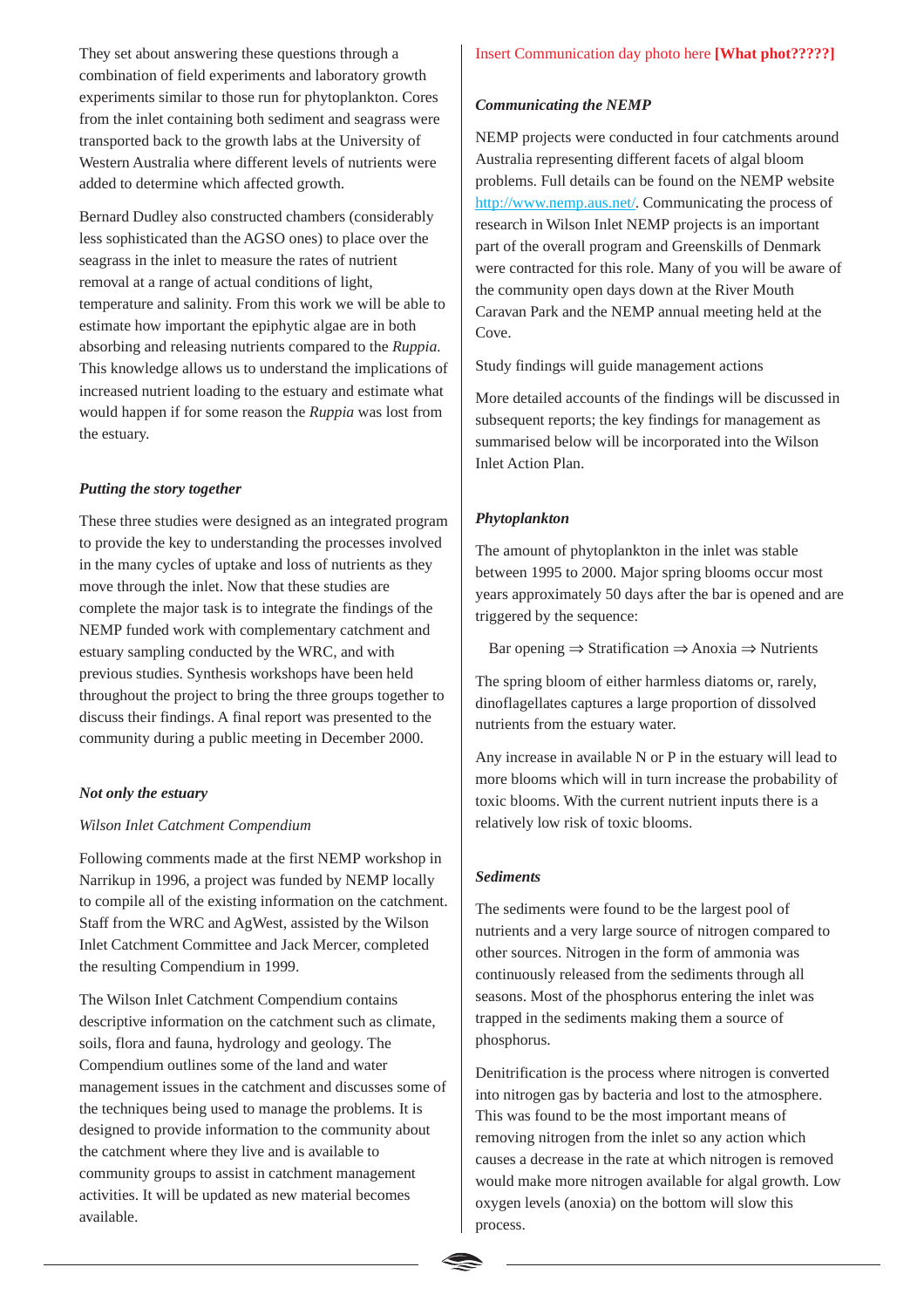

*AGSO benthic chamber being lowered into the inlet (to accompany sediments results section)*

We use the term stratification to describe the condition where the denser incoming sea water from the open bar slides under the outgoing fresher and therefore lighter estuary waters. Because of the high amount of organic matter in the sediments the oxygen in the bottom water is quickly depleted when stratification sets in.

Nitrogen and phosphorus release from he sediment stores will be increased if the inlet becomes more stratified (and anoxic) compared to what we have observed in these studies and therefore any activities which increase either the extent or duration of stratification should be avoided.

#### *Seagrass and epiphytes*

At all times of the year *Ruppia* and the attached epiphytes extract nitrogen in the form of ammonia  $(NH<sub>3</sub>)$  and nitrate  $(NO<sub>3</sub>)$ , and phosphorus in the form of phosphate  $(PO<sub>4</sub>)$ from the inlet, and as a result the *Ruppia* beds are a net sink of N and P.

*Ruppia* growth increases in September with peak growth occurring in November and breakdown of the summer's growth in March to May. The biomass (amount) of *Ruppia* is therefore about twice as high in summer as in winter.

*Ruppia* growth appears to be controlled by the amount of available phosphorus, so more phosphorus in the inlet will lead to the growth of more *Ruppia*. *Ruppia* growth responds very rapidly to changes in conditions so it is not a good measure of long term estuarine health.

To germinate, *Ruppia* requires freshwater which is provided by the winter rains, and provide valuable habitat for fish and invertebrates. Loss of Ruppia in the inlet for some reason would mean loss of that habitat and that the nutrients now taken up by Ruppia would cause some other aquatic plant to grow, most likely macroalgae and/or phytoplankton.

## Signs of Deterioration

From these studies we now understand what changes would signal a deterioration in the system. They may be summarised as follows.

- Increases in both the duration and extent of anoxic events
- Increased phosphate and nitrate in estuary waters during the spring and summer
- Increased frequency and duration of algal blooms
- Increased occurrence of toxic phytoplankton species
- Permanent loss of Ruppia from the inlet
- Permanent increase of macroalgae in the inlet

## Guidelines for Estuary Management

A comprehensive Action Plan for the inlet is being developed which will take into account the community needs for the use of the inlet, the findings from the NEMP studies as well as other work on and around the inlet. The latter includes a comprehensive review of the coastal processes and bar opening options and a review of the Wilson Inlet fisheries. From the NEMP work, there are some clear initial guidelines.

Since any increase in available N or P will lead to more algal growth, including potentially harmful phytoplankton, reduction in nutrient losses from the catchment are essential to the long term health of the inlet. Losses of soil and organic matter from the catchment should also be reduced.

Any activities which would increase the frequency and extent of anoxic periods in the bottom water should be avoided since anoxia both slows down the process of denitrification that is essential to removing the excess nitrogen from the estuary and allows phosphorus release from sediments. Bar openings will be managed with this in mind.

*Ruppia* and associated epiphytes are an important control on the amount of nutrient available for phytoplankton growth and provide important habitat for both invertebrates and fish. Therefore the estuary should be managed where possible to maintain the *Ruppia* habitat. Excess *Ruppia* growth is best prevented by the reduction in P from both the urban and rural catchment. Removal of dead *Ruppia* and other algae from beaches is recommended.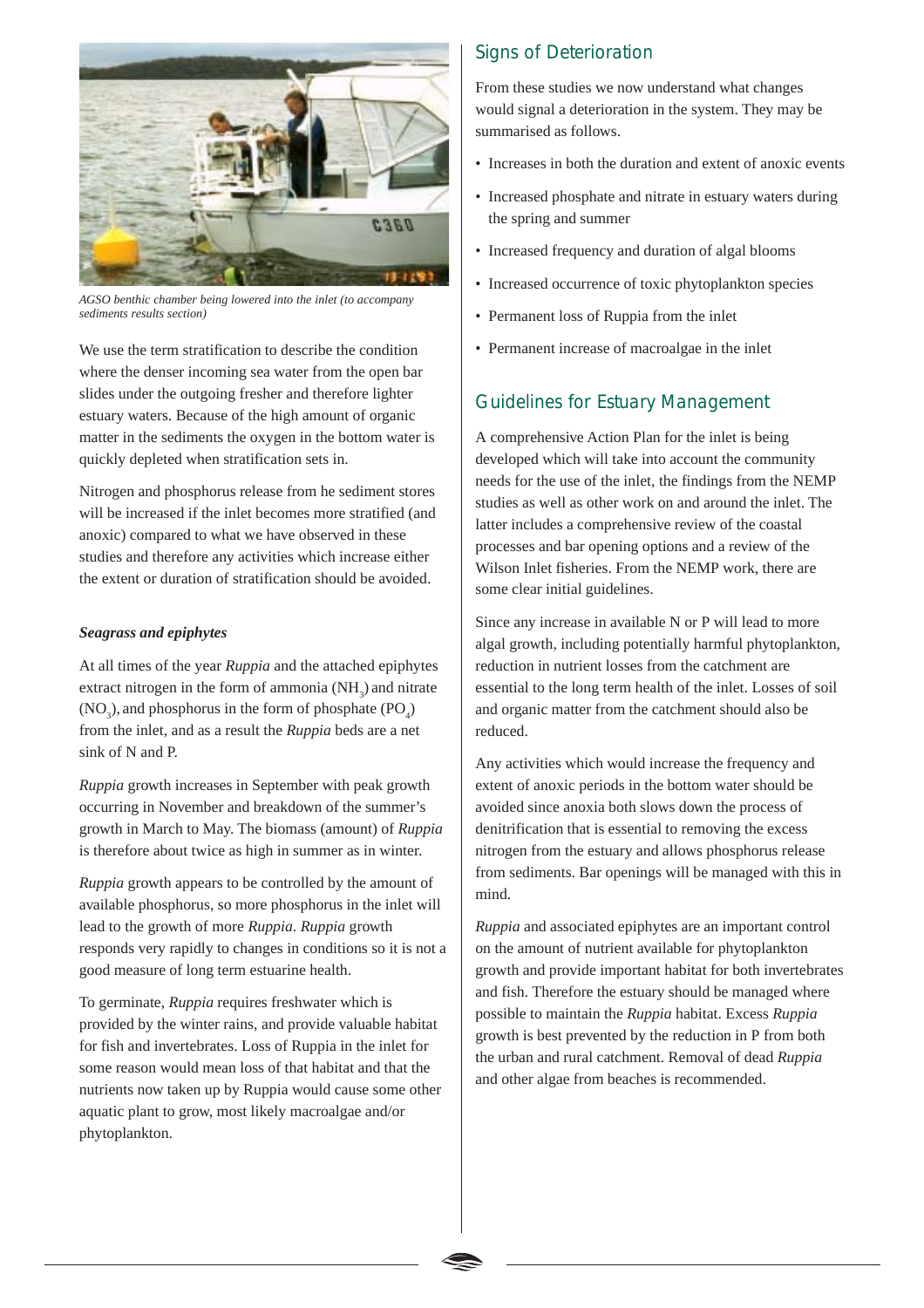

*Nutrient uptake measurements of* Ruppia *in the laboratory at UWA*



Prorocentrum minimum *under the electron microscope. Spring blooms involve this solitary Dinoflagellate and occasionally other species of Prorocentum.*

*(length = 20 to 40µm, width = 15 to 25µm)*



*No caption supplied for the picture above.*

*These pictures are the only ones supplied that are suitable for use in Wilson 4 (at a push!!!) and they are shown at the maximum size at which they will decently reproduce.*